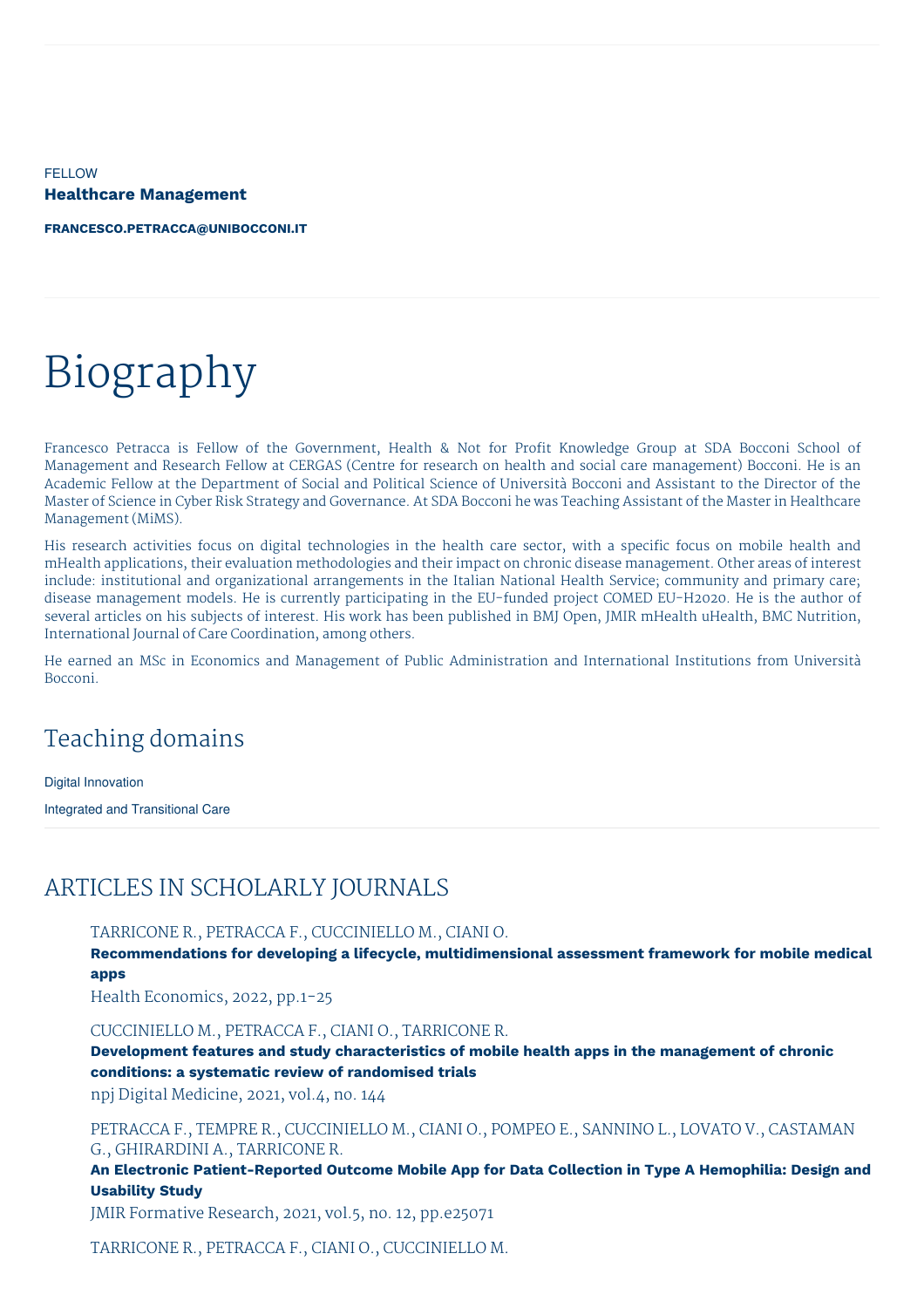#### **Distinguishing features in the assessment of mHealth apps**

Expert Review of Pharmacoeconomics & Outcomes Research, 2021, vol.21, no. 4, pp.521-526

PETRACCA F., CIANI O., CUCCINIELLO M., TARRICONE R.

**Harnessing Digital Health Technologies During and After the COVID-19 Pandemic: Context Matters** Journal of Medical Internet Research, 30 December, 2020, vol.22, no. 12, pp.e21815

FEDERICI C. B., DETZEL P., PETRACCA F., DAINELLI L., FATTORE G.

**The impact of food reformulation on nutrient intakes and health, a systematic review of modelling studies** BMC Nutrition, 2019, vol.5, no. 2

CIANI O., CUCCINIELLO M., PETRACCA F., APOLONE G., TARRICONE R., MERLINI G., NOVELLO S., PEDRAZZOLI P., ZILEMBO N., BROGLIA C., CAPELLETTO E., GARASSINO M., NICOD E.

**Lung Cancer App (LuCApp) study protocol: a randomised controlled trial to evaluate a mobile supportive care app for patients with metastatic lung cancer**

BMJ, 1 February, 2019, vol.9, no. 2, pp.e025483

TARRICONE R., CUCCINIELLO M., ARMENI P., PETRACCA F., DESOUZA K. C., HALL L. K., KEEFE D. **Mobile Health Divide Between Clinicians and Patients in Cancer Care: Results From a Cross-Sectional International Survey**

JMIR mHealth and uHealth, 2019, vol.7, no. 9, pp.e13584

LONGO F., BARZAN E., PETRACCA F., TOZZI V.

**La presa in carico dei pazienti cronici in Lombardia: quale governance e quali indeterminatezze nel modello** Mecosan, 2018, vol.103, pp.31-48

LONGO F., SALVATORE D., TASSELLI S., PETRACCA F.

**Organizational correlates of continuity of care: a pendulum swing between differentiation and integration** International Journal of Care Coordination, 2017, vol.20, no. 3, pp.76-86

ARMENI P., CARBONE C., FENECH L., LONGO F., PETRACCA F., RICCI A., SOMMARIVA S.

**La sanità può cambiare anche a costo zero. Cinque interventi: geografia dei servizi, innovazione, processi di fusione, integrazione dei consumi privati e gestione del personale**

Economia & Management, 2016, no. 3, pp.56-61

# CONTRIBUTION TO CHAPTERS, BOOKS OR RESEARCH MONOGRAPHS

CINELLI G., GUGIATTI A., MEDA F., PETRACCA F. **La struttura e le attività del SSN** in *Rapporto OASI 2020* CERGAS (Eds),Egea, chap. 2, pp.35-108, 2020

BARZAN E., PETRACCA F., TOZZI V., ZAZZERA A.

**Regione, azienda sanitaria e medicina generale: relazione in trasformazione** in *Rapporto OASI 2019. Osservatorio sulle aziende e sul sistema sanitario italiano* CERGAS (Eds),Egea, chap. 11, pp.417-455, 2019

#### LEGA F., PETRACCA F., RICCI A.

**Gli erogatori privati accreditati: inquadramento ed evoluzione dei grandi player ospedalieri** in *Rapporto OASI 2018. Osservatorio sulle aziende e sul sistema sanitario italiano* CERGAS (Eds),Egea, pp.179-207, 2018

BARZAN E., BORSOI L., FURNARI A., PEROBELLI E., PETRACCA F.

I profili under 35 di ruolo amministrativo nei servizi non sanitari: un'analisi esplorativa in Rapporto Oasi 2018 *Osservatorio sulle aziende e sul sistema sanitario italiano* CERGAS (Eds),Egea, pp.533-563, 2018

#### PACILEO G., PETRACCA F.

**L'organizzazione e il metodo della ricerca sui dipartimenti di salute mentale in Italia (identificazione dei**